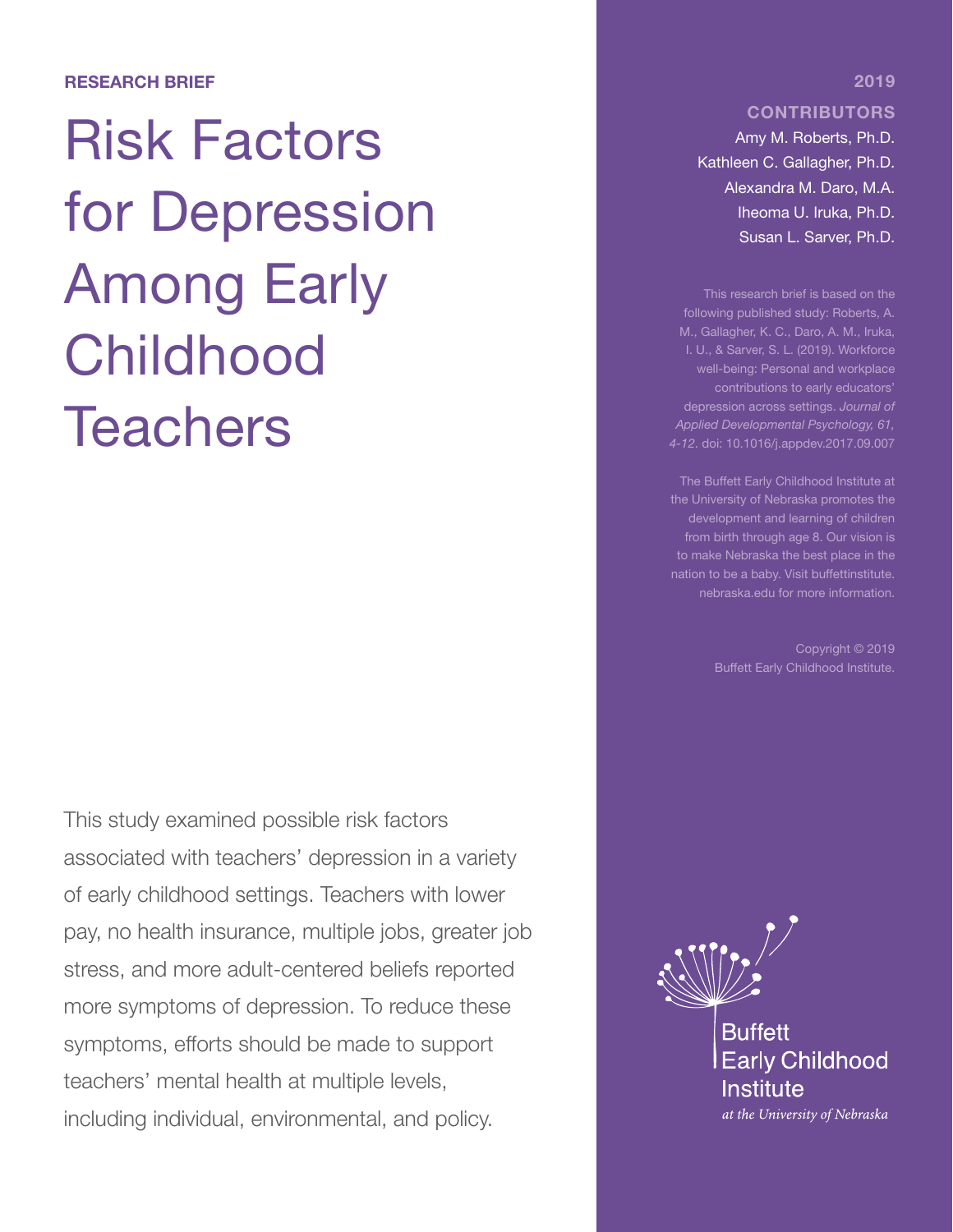### **Background**

Early childhood educators are critically important contributors to children's learning and development<sup>1</sup>. Research indicates that children benefit most when teachers are well supported and healthy<sup>2</sup>. However, early childhood educators face many challenges that negatively affect their mental health and well-being, including long hours, low pay, stressful situations, and lack of workplace supports<sup>3</sup>.

Depression affects more than 16 million adults in the United States<sup>4</sup>. Estimates of clinically depressive symptoms among early childhood educators range from 5% to more than 25% nationally<sup>5</sup>. After reviewing the symptoms of depression, it is easy to understand why depression can make it difficult to care for and educate young children.

Research suggests that teachers who report more depressive symptoms are less sensitive and more withdrawn in their interactions with children. Children in their classrooms also make fewer developmental gains.

The purpose of this study was to examine characteristics associated with teachers' depression in early childhood care and education settings. These settings include licensed home-based programs, licensed center-based programs, public PreKindergarten (PreK) programs, and elementary schools serving children in grades K-3.

### **SYMPTOMS OF DEPRESSION**

### *Emotions*

sadness, anxiety, guilt, anger, irritability, mood swings, feelings of helplessness

### *Thoughts*

self-criticism, impaired memory and concentration, confusion, indecisiveness, suicidal ideation

### *Physical*

chronic fatigue, lack of energy, sleeping too much or too little, weight loss or gain, loss of motivation, substance abuse

#### *Behavior*

social withdrawal, neglect of responsibilities, crying, moving more slowly, change in appearance

## The Study

Researchers used data collected in 2015-16 from a large survey of early childhood educators in Nebraska. Four early childhood settings were sampled: licensed family child care homes (home-based), licensed child care centers (center-based), state-funded PreK programs, and elementary schools serving children in Kindergarten through Grade 3 (K-3). Across settings, a total of 1,640 teachers responded to the survey: 36% in K-3, 25% home-based, 23% center-based, and 17% PreK.

The survey included various measures, including economic circumstances (health insurance status, pay, public assistance use, and working multiple jobs), work-related stress, beliefs about children's development (the extent to which teachers held more adult-centered vs. child-centered beliefs), and symptoms of depression.

### Research Questions

- 1. What characteristics (including economic status, work-related stress, and beliefs) relate to early childhood educators' depressive symptoms?
- 2. To what extent do associations among economic status, work-related stress, beliefs, and depressive symptoms vary by setting (home-based, center-based, PreK, and K-3)?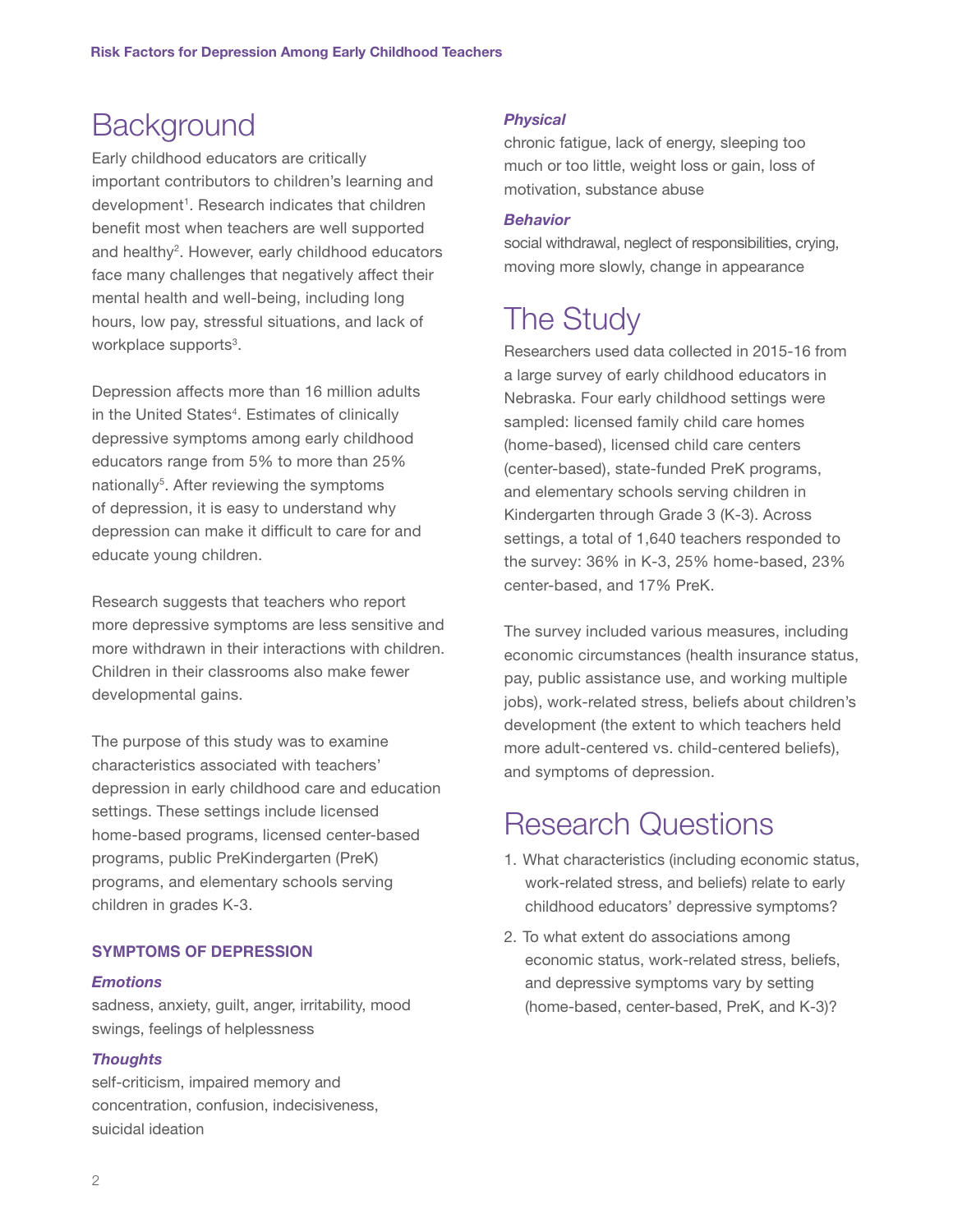### **Findings**

Most teachers (86%) across early childhood settings reported some depressive symptoms during the prior week. Approximately one in 10 teachers reported clinically significant depressive symptoms. Estimates by setting are provided in Table 1.

Additional key findings include:

- Aspects of teachers' economic status, work-related stress, and beliefs all related to symptoms of depression across all early childhood settings.
- In terms of economic status, teachers who lacked health insurance, had lower wages, and held multiple jobs were more depressed.
- In terms of stress, teachers who had more workplace demands and fewer workplace resources were more depressed.
- Teachers who held more adult-centered beliefs (tending to view child learning as more passive and requiring adult control) were more depressed.
- Finally, the association between adult-centered beliefs and depression was stronger for teachers in home-based than center-based settings.

### **Implications**

These results suggest that teachers' and caregivers' mental health may be supported through affordable and accessible health care coverage, adequate compensation, and supportive workplaces that minimize stress. Home-based child care providers may benefit from adopting more child-centered beliefs, which support high-quality practices for children's development.

It is necessary to support early childhood teachers' mental health and well-being through economic, workplace, and educational means. Although individually focused efforts such as stress-management training and self-care are

<sup>6</sup> Most teachers (86%) across early childhood settings reported experiencing some depressive symptoms during the prior week.

### TABLE 1 | DEPRESSIVE SYMPTOMS ESTIMATE BY SETTING

| <b>Early</b><br><b>Childhood</b><br><b>Setting</b> | Some<br><b>Symptoms</b> | <b>Clinically</b><br><b>Significant</b><br><b>Symptoms</b> |
|----------------------------------------------------|-------------------------|------------------------------------------------------------|
| Home-Based                                         | 78.1%                   | 8.0%                                                       |
| Center-Based                                       | 89.9%                   | 10.7%                                                      |
| PreK                                               | 87.0%                   | 9.6%                                                       |
| $K-3$                                              | 89.5%                   | 7.9%                                                       |

### **CHARACTERISTICS RELATED TO INCREASED REPORTS OF DEPRESSION**

#### *Economic status*

- Lack of health insurance
- Lower wages
- Holding multiple jobs

#### *Work-related stress*

- Increased workplace demands
- Fewer workplace resources

### *Beliefs about child development*

• Adult-centered beliefs (tending to view child learning as more passive and requiring adult control)